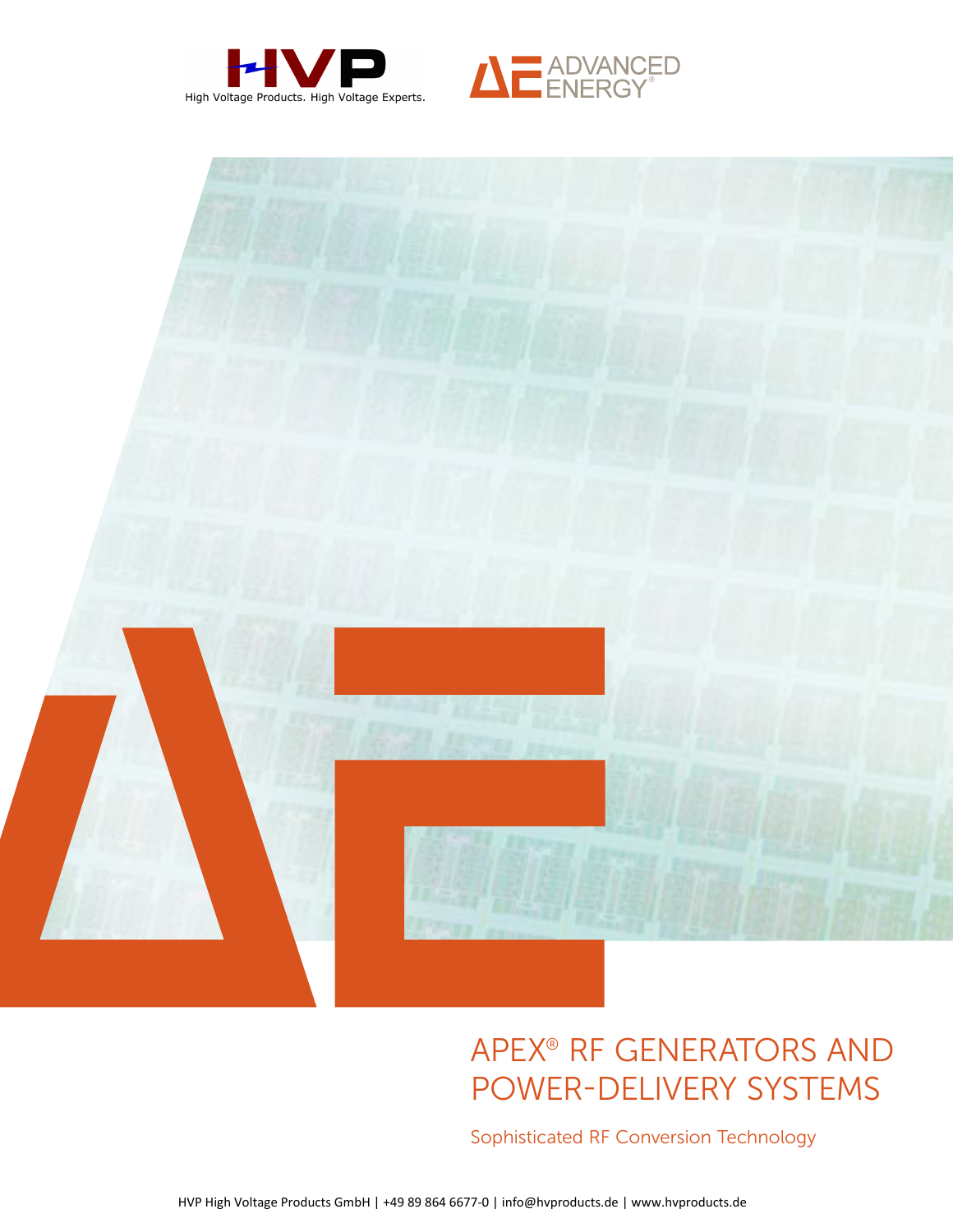# Apex® RF Generators and Power-Delivery Systems

The versatile Apex® family of RF [generators](http://www.advanced-energy.com/en/Apex.html) provides remarkably high power density and power-delivery consistency. Sophisticated RF conversion technology not only offers enhanced product and process reliability but also increases cost effectiveness by eliminating the need for front-end, DC-to-DC conversion components. Exceptionally fast and sensitive arc-handling technology also increases yield and lowers CoO. For superb performance in plasma-based, thin-film processes for semiconductor, flat panel display, or data storage manufacturing, the Apex platform is the ideal choice. With its unique, modular design—in a package so trim it can be mounted directly on the chamber—the Apex platform is also highly customizable to suit your specific process needs.

# Benefits

- • Higher power density
- Improved process flexibility
- Increased yield
- • Lower CoO
- • Simplified process tool integration
- Flexible communications

# **Features**

- • Streamlined design
- • On-board chamber mount, on-tool frame mount, rack mount, and shoebox options
- • Wideband control loops and optional, high-repetition-rate pulsing
- Industry-leading arc management
- • Regulatory compliant

# Innovative RF Technology

Leveraging truly innovative RF [conversion](http://www.advanced-energy.com/en/RF.html) [technology,](http://www.advanced-energy.com/en/RF.html) the Advanced Energy® (AE) Apex family of RF [generators](http://www.advanced-energy.com/en/Apex.html) provides higher power density, greater delivered power repeatability, increased reliability, and superior return on investment (ROI) compared to conventional RF generators. The Apex platform includes rack-mountable 1.5 to 10 kW models. A comprehensive set of configurable features allows you to customize the Apex platform to suit your specific process needs. The result is a completely customized unit—without lengthy custom-generator lead times.

| <b>Comprehensive, Configurable Feature Set</b> |                                             |                                       |  |  |  |  |
|------------------------------------------------|---------------------------------------------|---------------------------------------|--|--|--|--|
| Advanced RF Measurement                        | HAIO<br>(High Accuracy Low Output)          | <b>CFX</b>                            |  |  |  |  |
| Input Voltage<br>(Nominal VAC)                 | Pulsing                                     | Custom Analog I/O                     |  |  |  |  |
| Packaging                                      | Custom Serial I/O                           | <b>Custom Power Output</b><br>(Watts) |  |  |  |  |
| Selectable Output<br>Connector Type            | Selectable AC Power Input<br>Connector Type | Industry-Leading Arc<br>Management    |  |  |  |  |
| <b>Water-Fitting Threads</b>                   | <b>VFP</b>                                  |                                       |  |  |  |  |

# Typical Market Applications

The Apex platform's field-proven, superb performance in plasma-based, thin-film processes makes it ideal in manufacturing processes for:

- Semiconductors
	- • Flat panel displays

• Data storage devices

• Solar cells

- 
- HVP High Voltage Products GmbH | +49 89 864 6677-0 | info@hvproducts.de | www.hvproducts.de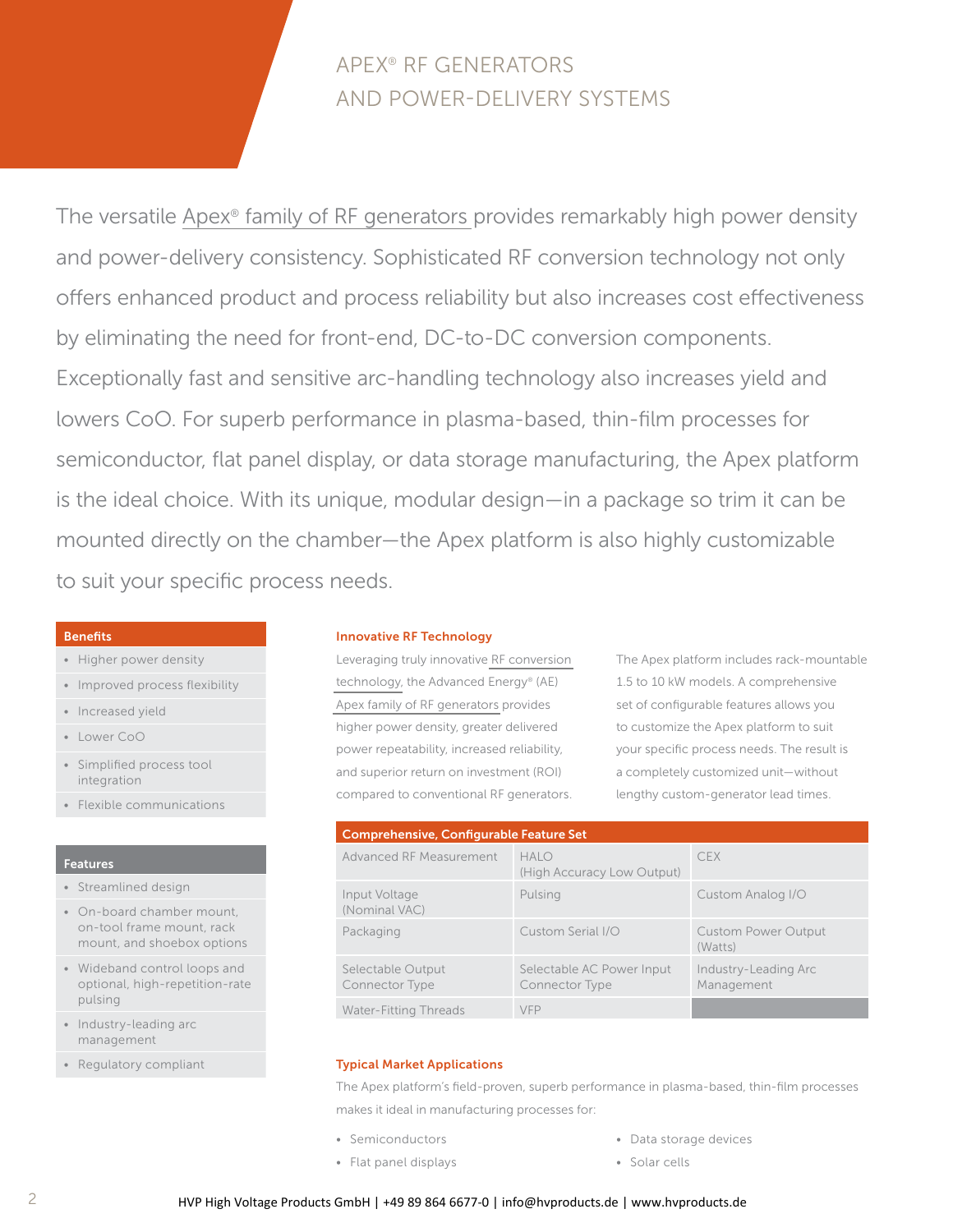## Higher Power Density

The innovative Apex platform's unique technology eliminates typical front-end conversion components—increasing power density to give you more power, dollar for dollar.

# Improved Process Flexibility

All Apex models use control loops to ensure stable plasma operation over a broad process regime. In addition, optional, highrepetition-rate pulsing enhances your ability to develop advanced processes.

#### Increased Yield; Lower CoO

As process geometries shrink, RF arcing is a growing source of yield loss and tool damage. The exceptional speed and sensitivity of AE's arc management technology both minimizes potential damage and preserves plasma ignition to maximize productivity. This technology rapidly detects and extinguishes micro-arcs that conventional approaches often miss. The damage caused by these neglected arcs may go undiscovered until late in the manufacturing process, which increases the dollars wasted on bad devices. Apex generators also eliminate hard RF arc damage to process equipment, lowering CoO by improving tool uptime and throughput.

#### Simplified Process Tool Integration

Apex models are 50 to 75% smaller than previous AE systems and more than 75% smaller than competing systems. The Apex platform maximizes placement options and simplifies installation. Mounting configurations include on-board chamber mounts, on-tool frame mounts, and rack mounts. The on-board chamber configuration eliminates 10 to 25% of the power losses typical of conventional RF systems. The non-rack-mount Apex configuration is shoebox-sized, enabling minimal-footprint OEM solutions.

# Flexible Communications

The versatile Apex platform offers multiple communications models, making it easy to integrate with your process tools. All models include RS-232 communication and enable easy addition of other digital serial interface options, including Profibus and DeviceNet® protocols.

# Regulatory Compliant

All Apex models are CE marked and comply with other European industrial safety standards, including EN50178, and EMC standards EN50091-2 and EN50082-2. In addition, they meet FCC Part 18 requirements for ISM equipment as well as SEMI S2 and F47 guidelines. Most models also comply with North American Industrial Safety Standards UL1012 and CSA 107.1.

#### Specifications

| Physical                                                      | 1.5 kW                                | 3 kW                                          | 5.5 kW | <b>10 kW</b>                                                                                                                  |
|---------------------------------------------------------------|---------------------------------------|-----------------------------------------------|--------|-------------------------------------------------------------------------------------------------------------------------------|
| <b>Dimensions</b><br>(Including Rear)<br><b>Connections</b> ) | $5.22$ " (H) x 8.47" (W) x 16.77" (D) | 132.59 mm (H) x 215.14 mm (W) x 425.96 mm (D) |        | 133.35 mm $(H)$ x<br>482.6 mm $(W)$ x<br>$601.29$ mm $(D)$ :<br>$5.25$ " (H) $\times$ 19 (W)<br>x 23.67" (D) 3U<br>$19"$ rack |

| <b>Electrical</b>                                                                                                  | 1.5 kW                                                                                                                              | 3 kW   | 5.5 kW | <b>10 kW</b> |
|--------------------------------------------------------------------------------------------------------------------|-------------------------------------------------------------------------------------------------------------------------------------|--------|--------|--------------|
| Frequency                                                                                                          | 13.56 MHz                                                                                                                           |        |        |              |
| <b>RF Output Power and Regulation</b>                                                                              |                                                                                                                                     |        |        |              |
| <b>Forward</b><br><b>Delivered</b><br>(Fwd/Del)<br><b>Power Into</b><br>a 50 $\Omega$ Non-<br><b>Reactive Load</b> | $1.5$ kW                                                                                                                            | 3 kW   | 5.5 kW | 10 kW        |
| <b>Fwd/Del Power</b><br>(2:1 VSWR)                                                                                 | 1000 W                                                                                                                              | 2000 W | 3630W  | 6600W        |
| <b>Fwd/Del Power</b><br>$(3:1$ VSWR)                                                                               | 750 W                                                                                                                               | 1500 W | 2500 W | 4000 W       |
| <b>Harmonics</b>                                                                                                   | All full-rated output, -40 dBc forward/load when operated into a 50 $\Omega$<br>non-reactive load                                   |        |        |              |
| <b>Output Accuracy</b>                                                                                             |                                                                                                                                     |        |        |              |
| <b>Forward Power</b><br><b>Regulation</b>                                                                          | +1% of set point or +0.1% full-rated output power, whichever is greater,<br>when measured into a 50 $\Omega$ non-reactive impedance |        |        |              |
| <b>Load Power</b><br>Regulation                                                                                    | +3% of the load power into a 3:1 VSWR non-reactive load                                                                             |        |        |              |

| Environmental                              | $1.5$ kW.                        | 3 kW | 5.5 kW | <b>10 kW</b> |
|--------------------------------------------|----------------------------------|------|--------|--------------|
| <b>Ambient</b><br>Operating<br>Temperature | 5°C (41°F) min, 40°C (104°F) max |      |        |              |
| Water Coolant<br><b>Temperature</b>        | 35°C (95°F) max                  |      |        |              |